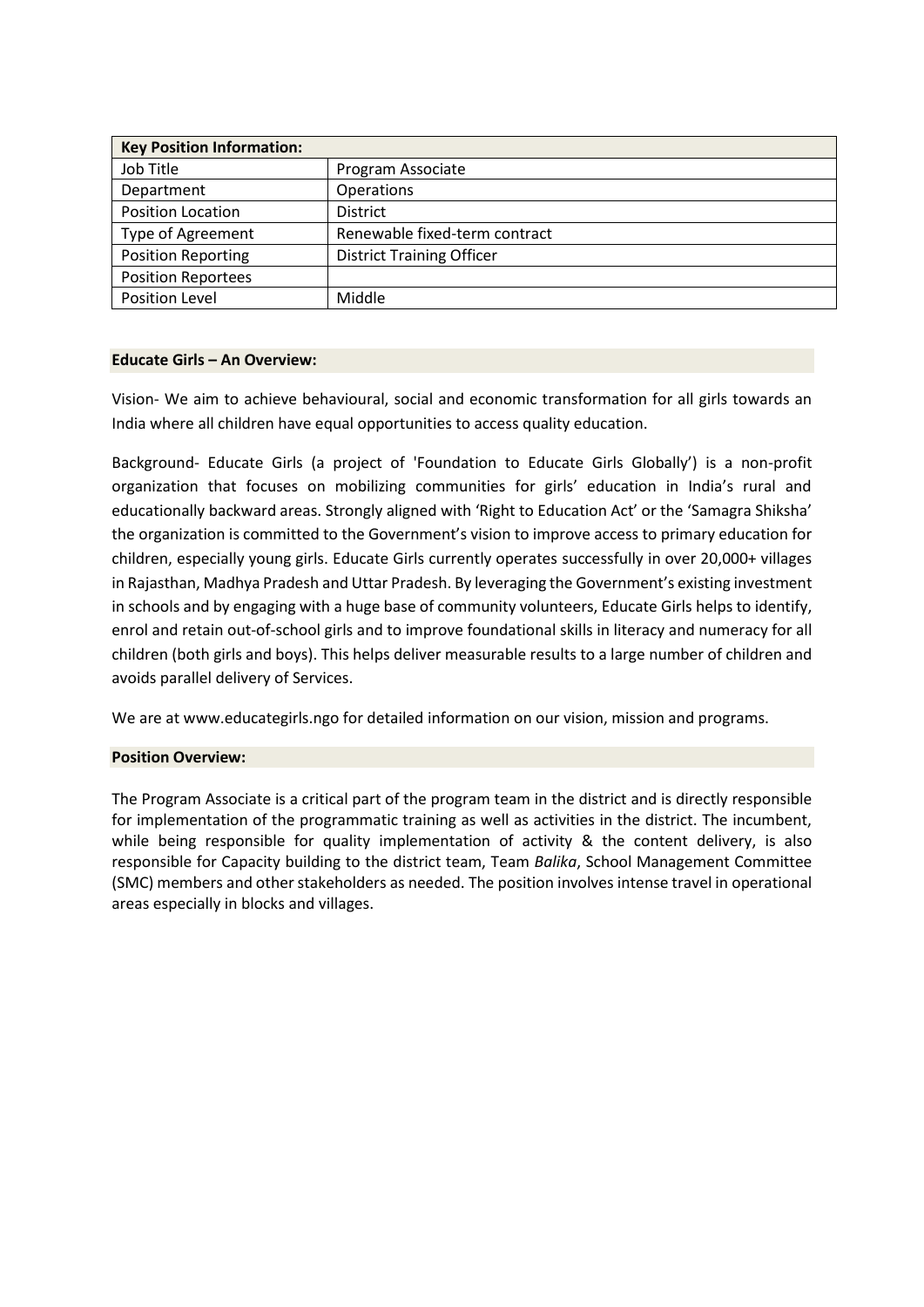## **Position in the Organogram:**



## **Position Key Responsibilities:**

# **Core Responsibility**

- Review and planning
- Problem solving and quality support
- Capacity building of staff through online and offline platforms
- Volunteer management of assigned area
- Documentation & Reporting
- Training management (Offline / online/web based)
- Training and quality related data management
- Managing training records and reporting
- Liaise with Operation/Impact/program/VM /IT/TB/other stakeholders

# **Technical Responsibility**

- Assist the District Training Officer in creating an annual training plan and bifurcate the annual plan quarterly and monthly, amendments as necessary
- Implement of annual training plan on monthly basis in their allocated area.
- Create the digital training module of program on web
- Conduct trainings Offline/Offline
- Track and monitor the digital training
- Training follow up of staff and Team Balika.
- Certification of training program
- Monitor the implementation of annual training plan on monthly basis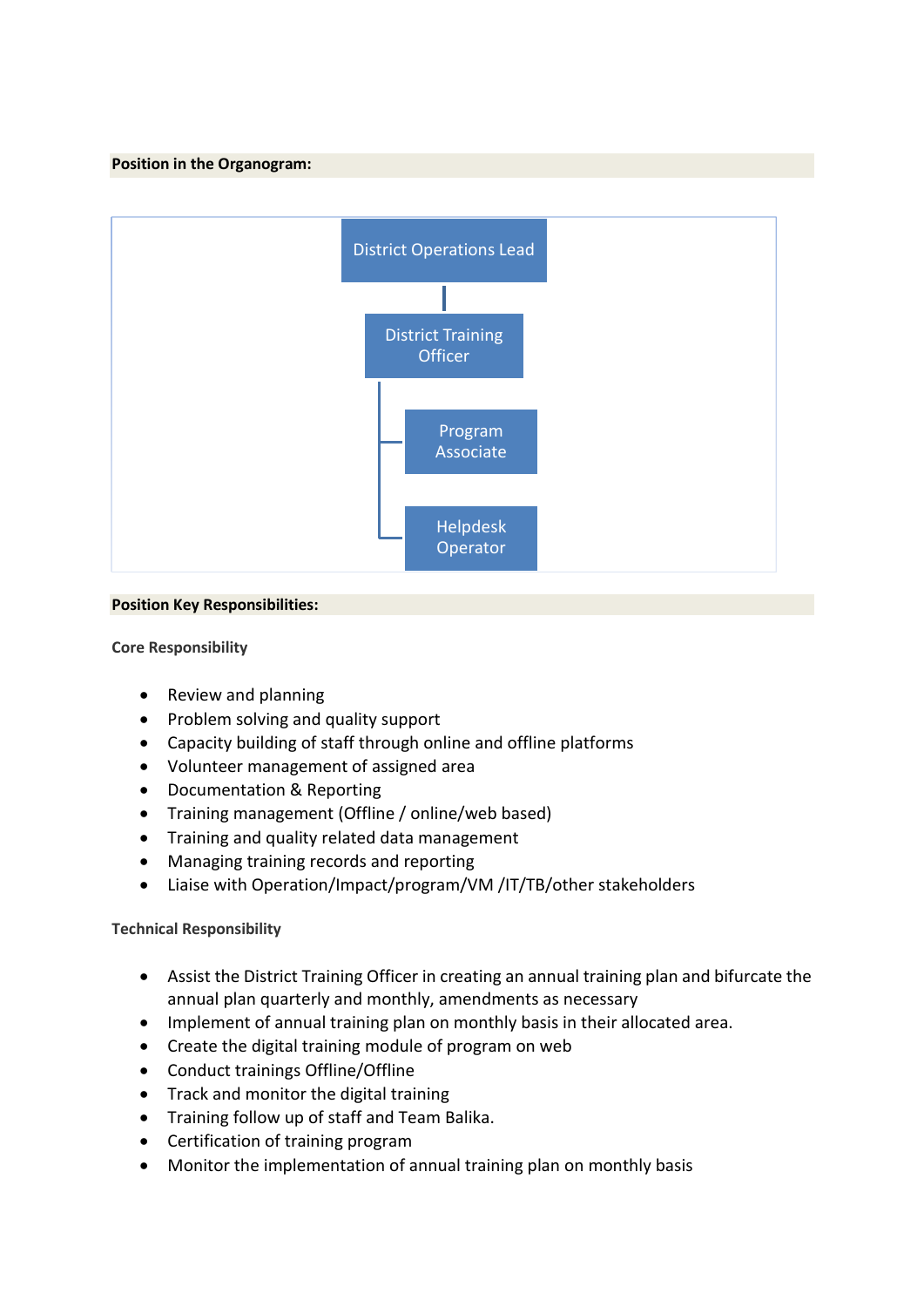- Monitors program implementation progress and gives input where necessary based on quality improvement
- Conduct field level visits to monitor program quality using the observation formats.
- Problem Solving and providing support wherever required
- Conduct field visit, training Visit according the training plan and provide qualitative input
- Support the Block Officers in program delivery and guide them where needed.
- Participate in block level meetings and support them
- Weekly/monthly reporting

#### **Desired Incumbent Profile:**

**Personality:** Self-driven, result-oriented with a positive outlook and a clear focus on high quality output. Excellent conceptual and analytical skills. Demonstrable ability to think strategically, innovatively and practically to ensure achievement of desired change objectives. Proactive approach to problem-solving with strong decision-making capability Strong organizational skills that reflect ability to perform and prioritize multiple tasks seamlessly with excellent attention to detail. Very strong interpersonal skills and the ability to build relationships with multiple stakeholders Empathic communicator, ability to see things from the other person's point of view. Sufficiently mobile and flexible to manage an average of 15 days per month of travel time at the state/district/village level in programme geographies as required. Ability to get along with variety of individuals and a team-player.

**Work Life Balance:** Must be mature and domestically secure. Able to manage travel without upsetting domestic situation. Able to work extended hours on occasions when required.

**Technology skills:** Must be adept in use of MS Office, particularly Excel and Word, and ideally Access or similar database to basic level, Internet and email. Open for learning and adapting to new technologies being introduced in the organization.

Specific skills include:

- Digital training (Create/review the training)
- Expert Knowledge in MS Office
- Basic formula functions of excel
- Use of data in program planning
- Data driven insights identification
- Web and Application based digital training skill

## **Specific Job Skills & Values:**

- Sound contextual knowledge of local issues, organizational relationships, social and cultural constraints and realities, and environmental conditions, Right to Education, Child Psychology, and Community Motivation
- Ability to facilitate Training programs and manage Trainings.
- Demonstrated ability to cultivate relationships, collaborate with individuals in a culturally diverse setting and build consensus.
- Ability to multitask and perform under stress situation
- Ability to treat people equally irrespective of gender